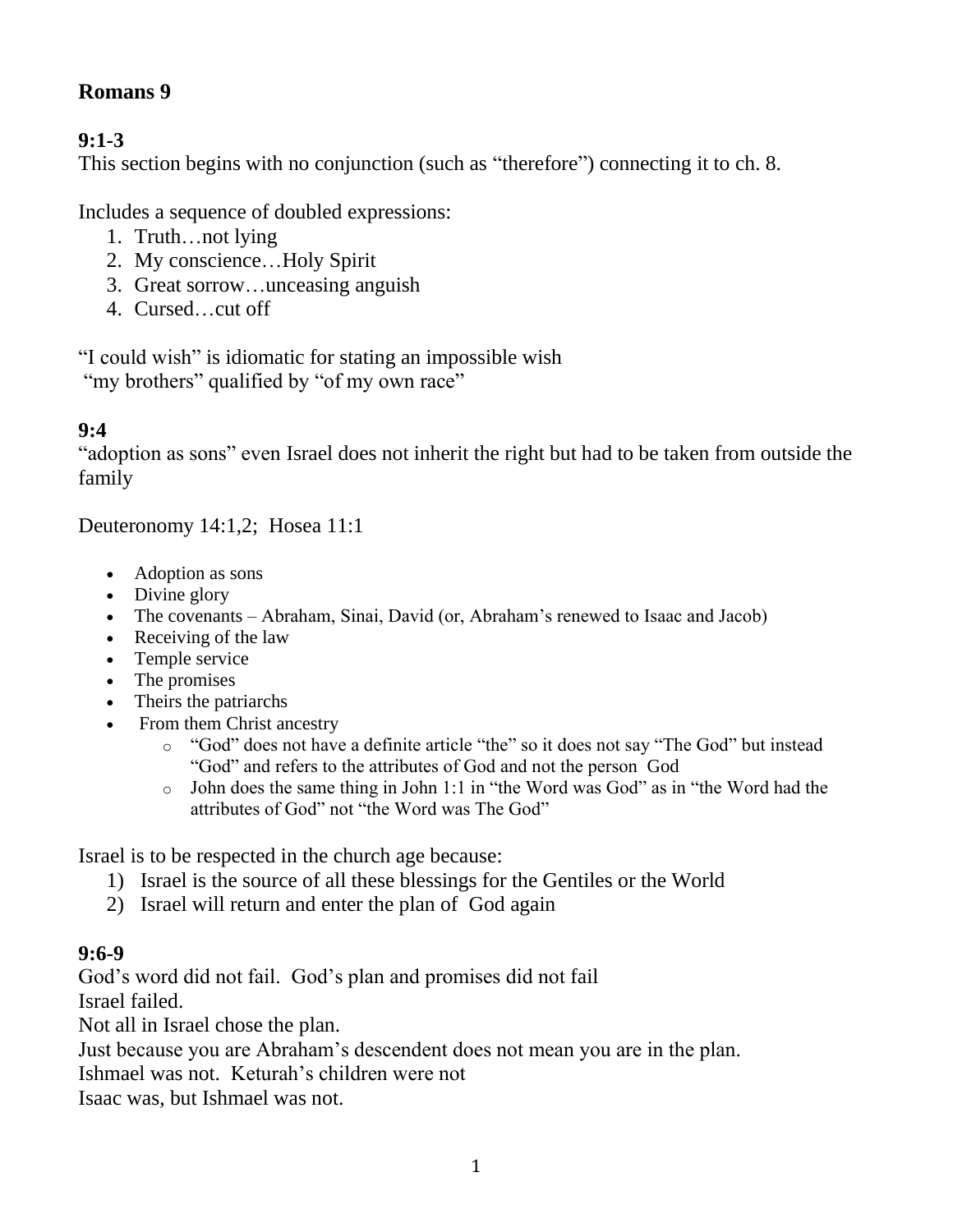Isaac was born of God's promise; Ishmael was man's plan.

### **9:10-13**

How about twins born at the same time? Esau and Jacob

They had the same father Isaac who was the promised son.

Does this mean they were "Israel"? No.

Just because they came from Abraham and Isaac does not mean they are in Israel.

### **9:13**

"hated" does not refer to an emotional feeling since God blessed Esau in many ways.

Luke 14:26 we are to "hate" our own life and our families

This hatred is a reference to the fact that Jacob's line was chosen to produce the promised nation.

It is not a matter of salvation here. This is not about Abraham, Isaac and Jacob being chosen to be saved but instead is a matter of forming a nation called Israel.

The point so far is not all of Israel is Israel even from the beginning. Israel began not by Abraham having children, because Ishmael and Keturah's children are not Israel is not all of Abraham's grandchildren, because Esau was not. Abraham's nation came through Isaac and Jacob.

Physical descent had nothing to do with the founding of Israel in the early days.

The comparison is made:

If Israel was formed by God choosing Abraham – Isaac – Jacob in the beginning and leaving out Ishmael, Keturah's children and Esau then it should not be surprising that as time has continued from 2000 BC until 65 AD that there have been others who appear to be "descendents of Abraham" but really are not.

This is not saying God chooses but that it is not merely by natural descent. Many in natural Israel have been eliminated because of their lack of faith.

Go to Romans 9:30-33 "they pursued it not by faith. . .They stumbled over the stumbling stone."

# **Romans 9:10-29**

#### **Romans 9:10**

**Not only that, but Rebekah's children had one and the same father, our father Isaac.**

### **9:11**

**Yet, before the twins were born or had done anything good or bad—in order that God's purpose in election might stand:**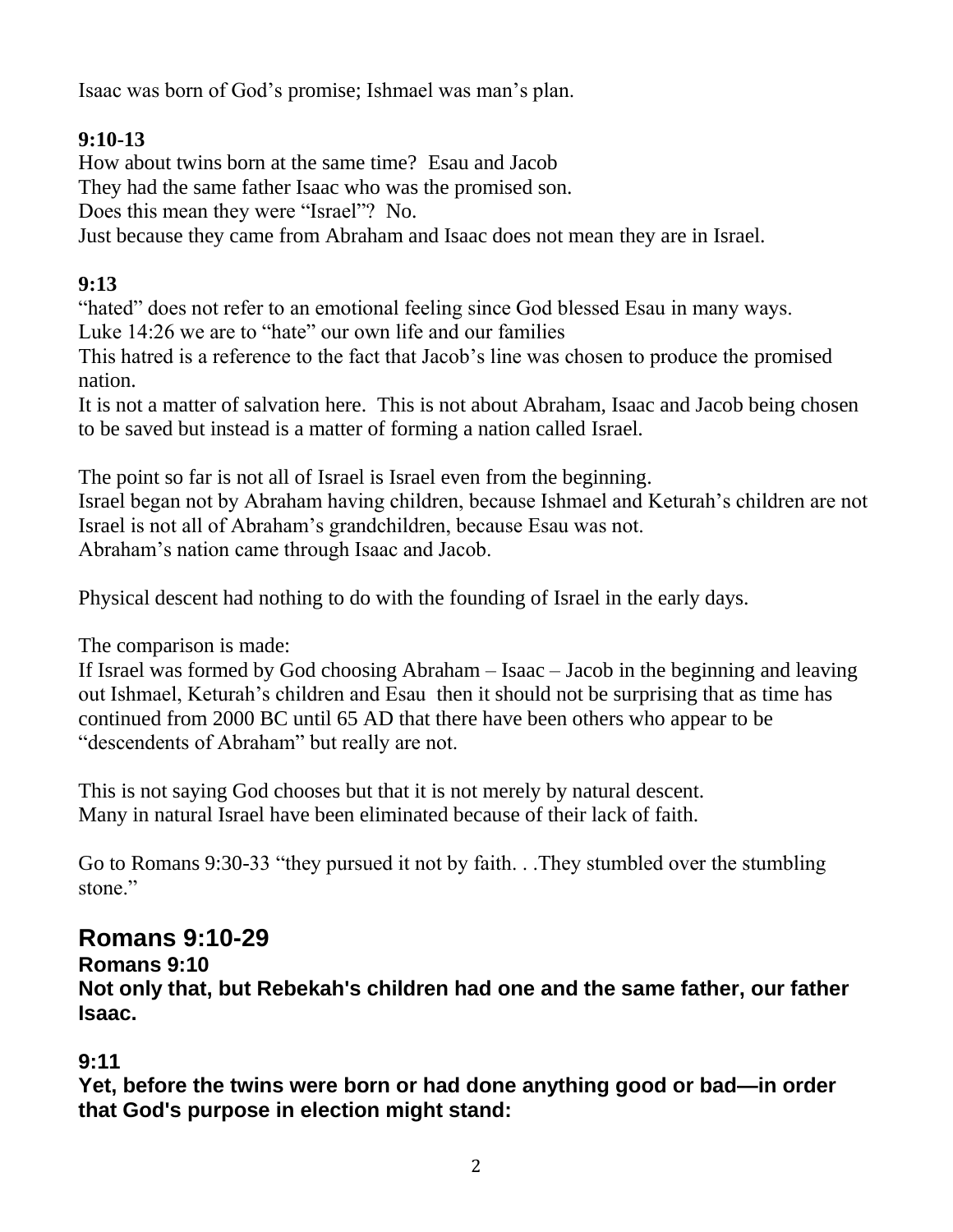## **9:12**

#### **not by works but by him who calls—she was told, "The older will serve the younger."**

- The question Paul is answering has to do with Israel being rejected.
- Paul's point through Romans 1:1-10 is that Israel cannot be rejected because of their failure because Israel was not chosen because of anything they had done.
- Israel was chosen by God for a purpose. God then formed Israel even deciding who the promise would go to.
- The "promise" included the blessing of Abraham but also the purpose for Abraham.
- God choose Isaac and God choose Jacob to be the line that would produce the natural race of Israel.

God did not choose:

- a) Ishmael
- b) Keturah's sons
- c) Esau

Since God choose Israel and had a purpose for them God will complete it.

The choosing of Israel had nothing to do with anything they did, so the failure of individuals or entire generations of Israel can not stop the plan or change the choosing.

#### **9:13 Just as it is written: "Jacob I loved, but Esau I hated."**

- Jacob was chosen. Esau was not chosen.
- "Hatred" means "not chosen" as the promise nation, because Esau was:
	- o blessed,
	- o given a land,
	- o sent prophets
	- o cared for by God.
- God loved Esau but not like he "loved" Israel.
- When Jesus tells believers to "hate" their own families he means for them to love God more. (Luke 14:26)

This verse is from **Malachi 1:1-5** and the whole point of the verse is to distinguish

rebellious Israel in 450 BC from rebellious Edom (Esau) at the same time.

God said, "Jacob I loved." Israel asks, "How have you loved us?"

God's answer is to remind them that He has a reason for creating the nation of Israel and that nation is always under his divine care. A generation may be destroyed but not the plan.

Esau (Edom) on the other hand has no purpose beyond their time in history. If they become wicked they will be destroyed as wicked and be eliminated from history.

Read **Deut. 7:6-11**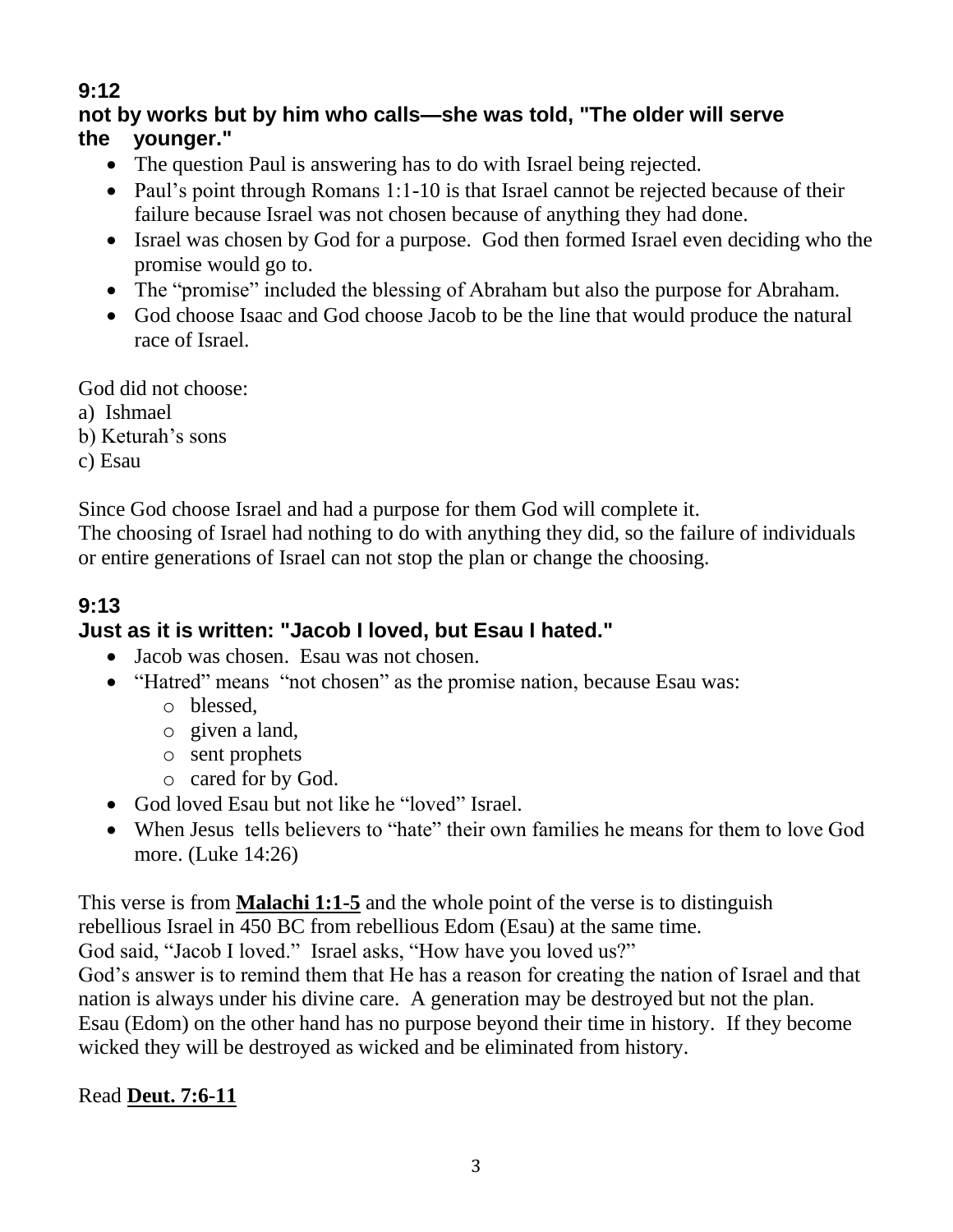## KEY: Purpose and Salvation are two different things.

Israel was chosen for a purpose. People are offered salvation and respond. The discussion of Chapter 9 is not how do we get saved, but Israel's place in God's plan.

## **9:14**

## **What then shall we say? Is God unjust? Not at all!**

- Some one might read this and understand God to be unjust because he chooses some and others he does not.
- If he does choose some and reject others before they have a chance to do anything then God is unjust.
- Some would describe God as "unjust" but then say it is not "unjust" because it is God.
- Wrong is wrong every time. Right is what is right at all times in all places for all people.
- But, some would say, this doesn't apply to God.
	- Paul does not say this.

In fact he is going to reject the accusation that God is unjust.

This may have been Satan's original claim. Satan means "accuser". "Diablos" (devil) means "slander".

## **9:15**

## **For he says to Moses,**

 **"I will have mercy on whom I have mercy,**

## **and I will have compassion on whom I have compassion."**

Why does Paul go here?

To respond to  $9:14 - "Is God unity."$ 

When did God say this?

Exodus 33:19 after the golden calf of Exodus 32 and Moses conversation of 33:12-18 God has just spared a nation that deserved to be destroyed.

God says he will have mercy on the nation of Israel because it is his plan to use the nation. Other nations fall and never recover. Israel has fallen several times and will always return.

### **9:16**

## **It does not, therefore, depend on man's desire or effort, but on God's mercy.**

POINT: Israel does not depend on man but on God's plan and his mercy in the face of their rebellion.

### **9:17**

#### **For the Scripture says to Pharaoh: "I raised you up for this very purpose, that I might display my power in you and that my name might be proclaimed in all the earth."**

Now Paul goes from Israel's leader to Israel's oppressor.

**"raised you up"** means "to rise out, to rise up." It is used to refer to calling upon the actors onto the stage."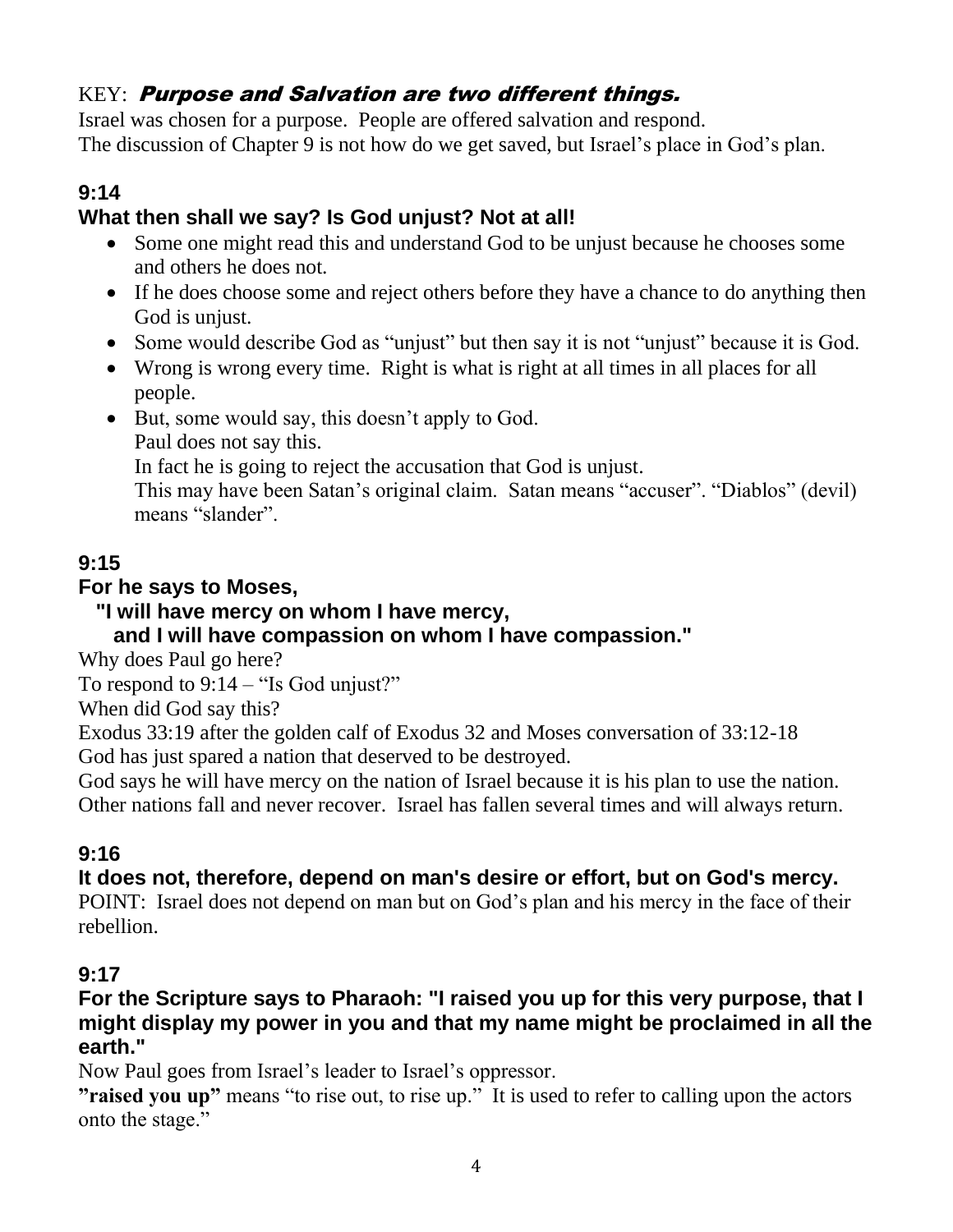Pharaoh was not only raised up, but also spared through the first few plagues as he hardened his heart.

## **9:18**

#### **Therefore God has mercy on whom he wants to have mercy, and he hardens whom he wants to harden.**

When Israel rebels he will punish them but have mercy. When nations rebel he will punish to destroy. But notice – They both had a response.

## **Romans 9:19-33**

The chapter is about Israel These verses are written as a response to the illustration of Pharaoh.

## **9:19**

**One of you will say to me: "Then why does God still blame us? For who resists his will?"**

#### **9:20**

**But who are you, O man, to talk back to God? "Shall what is formed say to him who formed it, 'Why did you make me like this?' "**

First of all, just like Job, you are not even qualified to question God. Isaiah 29:16 Isaiah 45:9

#### **9:21**

**Does not the potter have the right to make out of the same lump of clay some pottery for noble purposes and some for common use?**

2 Timothy 2:20-21 Jeremiah 18:6

### **9:22**

#### **What if God, choosing to show his wrath and make his power known, bore with great patience the objects of his wrath—prepared for destruction?**

"Prepared" means to make ready, to prepare. The Prefect tense emphasizes the state of condition.

#### **How were they prepare?**

It clearly does not say "God prepared" them, but they were prepared through a process into a condition of judgment. But How? They did it by hardening their hearts. **Romans 1:18-26**

Some see this verse as teaching double predestination. That is where God elects some to go to heaven and some to eternal damnation.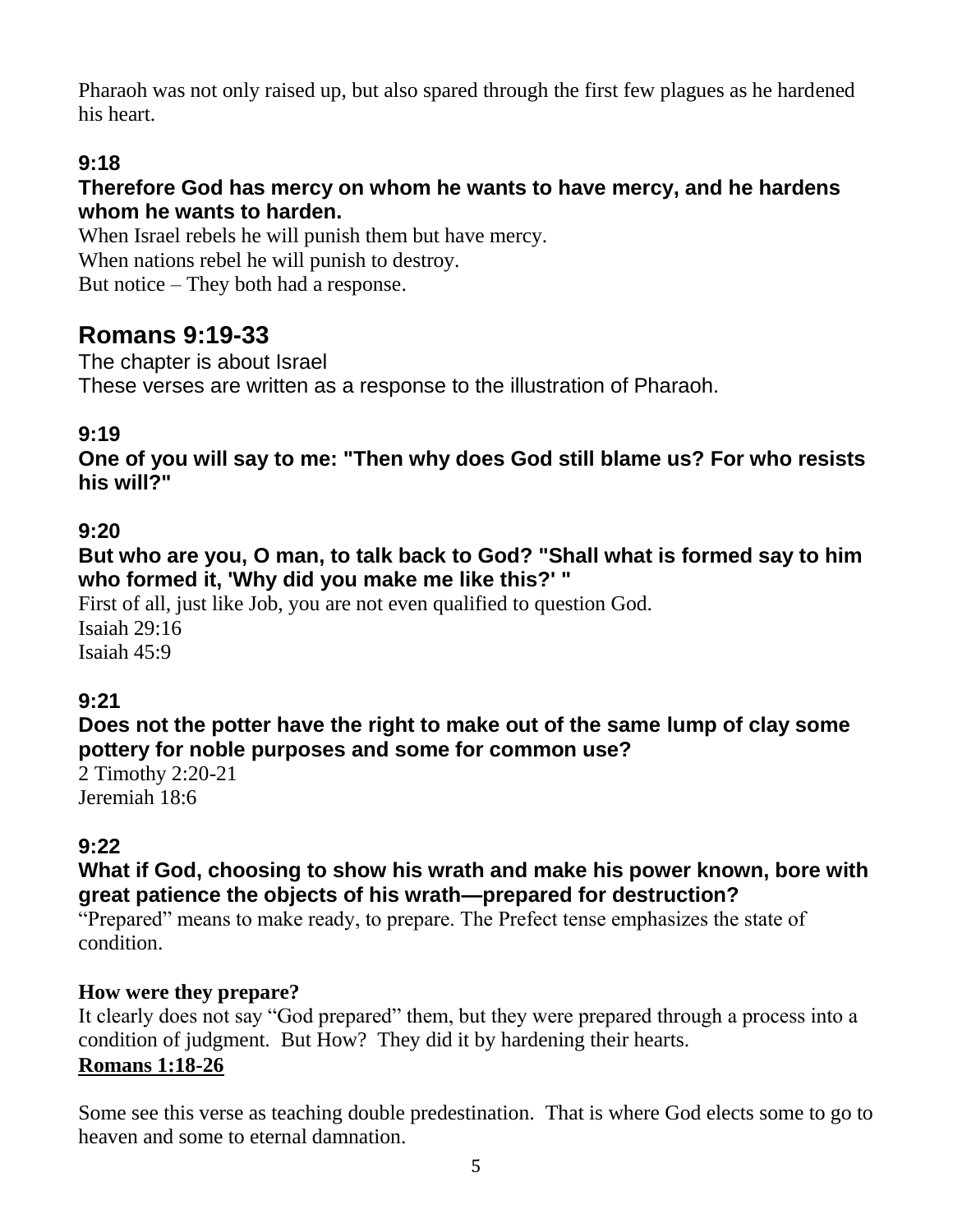- 1. This verse does say they were prepared for destruction, but it does not specifically say God prepared them for destruction. Neither does scripture.
- 2. Scripture teaches that the object or the creation prepares itself. Pharaoh prepared himself for destruction. The vessel in 2 Tim. 2 prepared itself for noble or ignoble.
- 3. Why would God prepare something for destruction and then have it said that he "bore with great patience the objects of his wrath?" If he is waiting patiently he must be waiting for something. If he has predestined them then God's patience is just an illusion along with mans' freewill, God's justice, evangelism, his will that all men be saved, and other major Bible Themes. But, you do prove that God is sovereign and omnipotent.
	- a. Romans 2:3, 4, ". . . .do you show contempt for the riches of his kindness. . . .not realizing that God's kindness lead you toward repentance.?
	- b. 2 Peter 3:9, "The Lord is not slow in keeping his promises. . .He is patient with you, not wanting anyone to perish, but everyone to come to repentance."
	- c. 1 Timothy 2:4, "Who wants all men to be saved and to come to a knowledge of the truth."
- 4. "Prepared" indicates a process, but it does not have to be a process that God caused. In Romans 1:18-28 we see clearly that it is man responding to God. Men prepare themselves for destruction because he continues to deteriorate even though God has made himself known (Rom. 1:19, 20) and putting it in their conscience (Rm. 1:28; 2:14)

## **9:23**

What if he did this to make the riches of his glory known to the objects of his mercy, whom he prepared in advance for glory—

"Objects of his mercy" are those who respond to God.

"Whom he prepared in advance for glory"

- 1) " $\pi$ po- $\epsilon$ τοιμαζω" make up the Greek word
	- a. "Pro" means "before"
	- b. "etoimazdo" means "to make ready, to prepare."
- 2) This refers to the same principle as 8:29 as "those he foreknew he also predestined to be conformed. . . .those he justified, he also glorified."

#### **9:24**

even us, whom he also called, not only from the Jews but also from the Gentiles? The ones that God "prepared for glory" are both the believing Jews and the believing Gentiles.

#### **9:25**

As he says in Hosea:

"I will call them 'my people' who are not my people;

and I will call her 'my loved one' who is not my loved one,"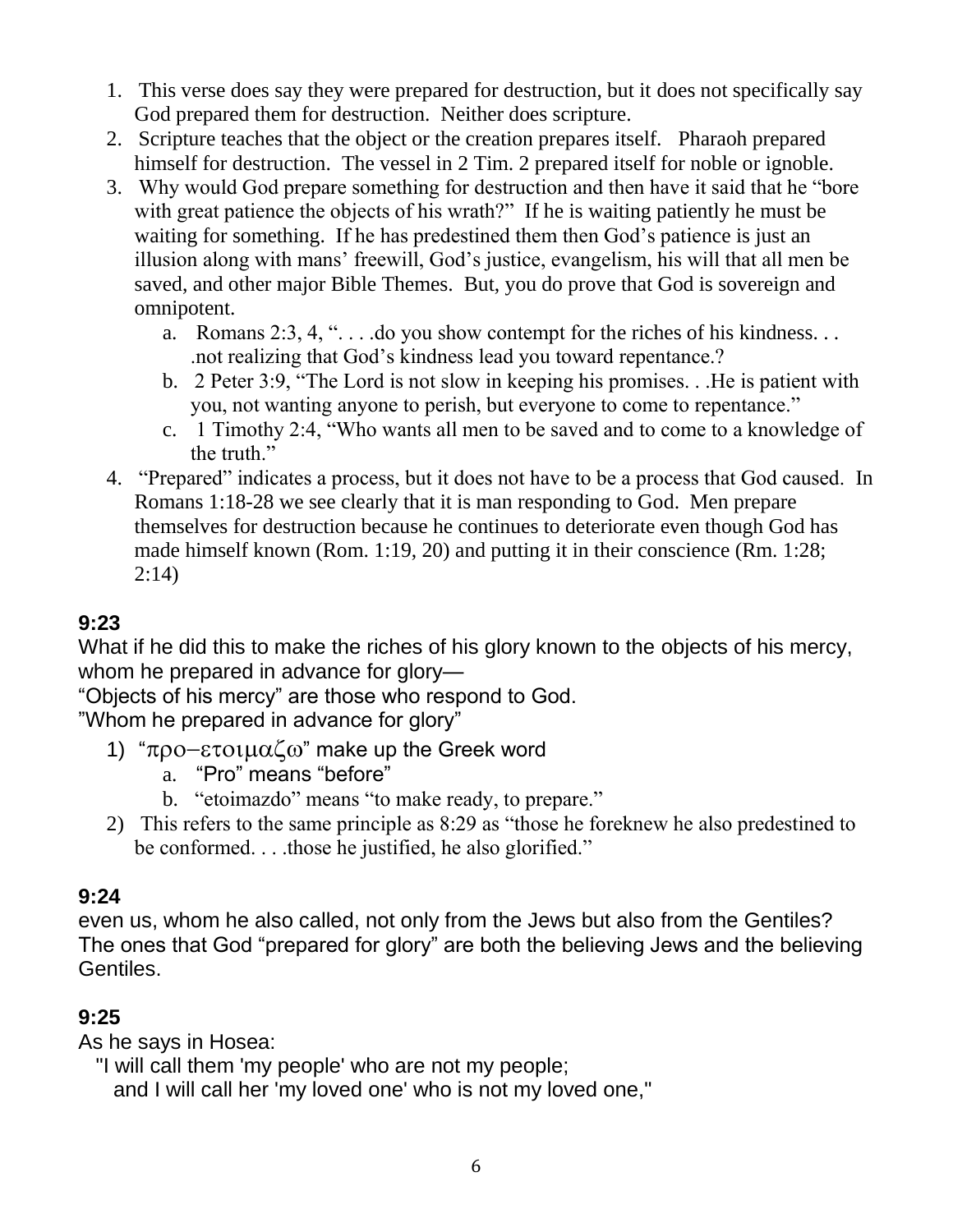This is Hosea 2:23.

In context it was spoken to Israel who had been rejected as the people of God but would again be restored.

Here and in First Peter 2:10 this verse includes more than Jews, but also Gentiles.

## **9:26**

and,

"It will happen that in the very place where it was said to them,

'You are not my people,'

they will be called 'sons of the living God.' "

This is Hosea 1:10

### **9:27**

Isaiah cries out concerning Israel:

"Though the number of the Israelites be like the sand by the sea,

only the remnant will be saved.

### **9:28**

For the Lord will carry out

his sentence on earth with speed and finality."

This is Isaiah 10:22, 23

Here we see there will be a sifting of natural Israel from those who are also spiritual Israel.

#### **9:29**

It is just as Isaiah said previously:

"Unless the Lord Almighty

had left us descendants,

we would have become like Sodom,

we would have been like Gomorrah."

This is Isaiah1:9

If God had treated Israel like he treated the other nations (here the Canaanites in Sodom and Gomorrah) there would be no nation of Israel left